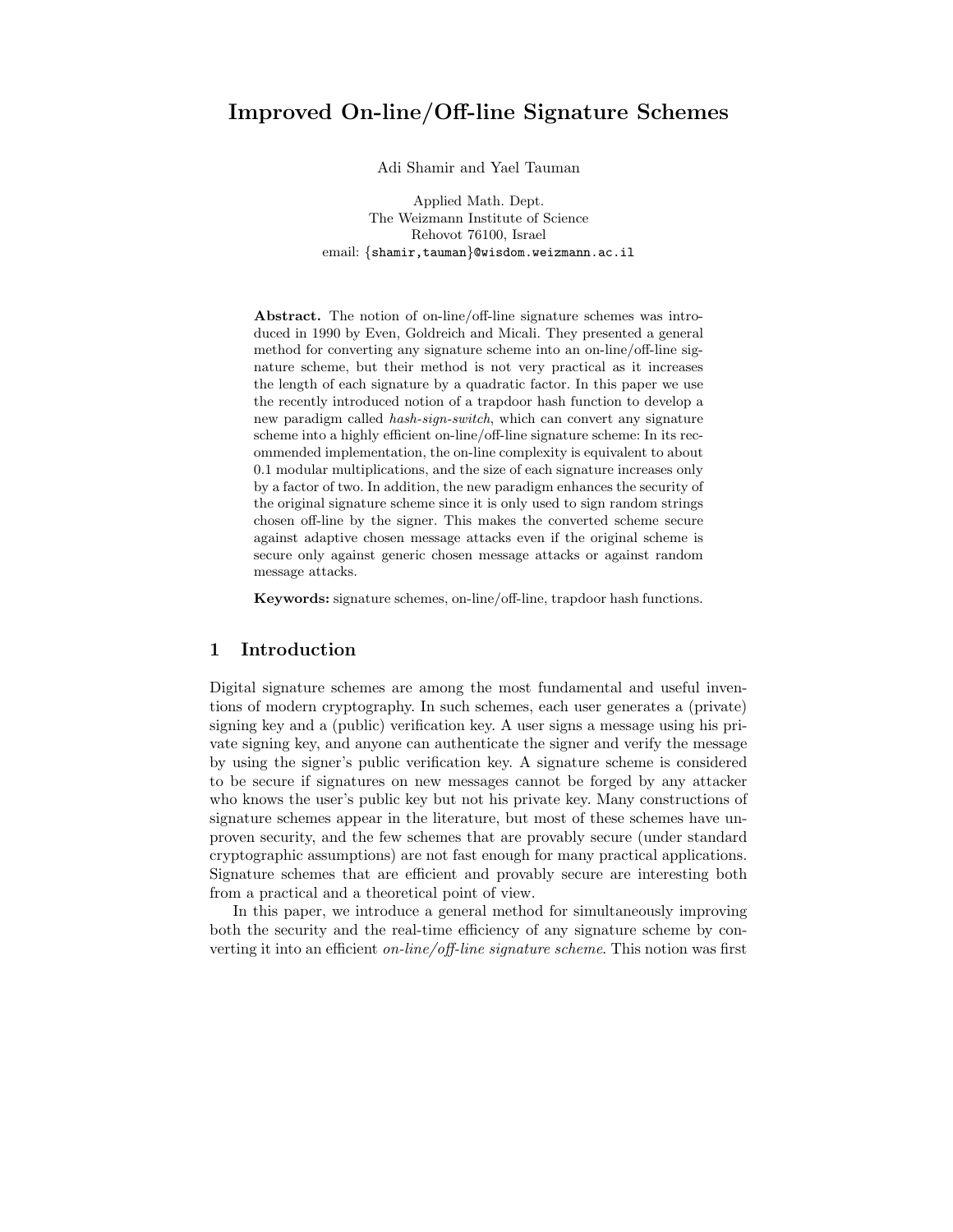introduced by Even, Goldreich and Micali [1]. The idea is to perform the signature generating procedure in two phases. The first phase is performed off-line (before the message to be signed is given) and the second phase is performed online (after the message to be signed is given). On-line/off-line signature schemes are useful, since in many applications the signer has a very limited response time once the message is presented, but he can carry out costly computations between consecutive signing requests. On-line/off-line signature schemes are particularly useful in smart card applications: The off-line phase is implemented either during the card manufacturing process or as a background computation whenever the card is connected to power, and the on-line phase uses the stored result of the off-line phase to sign actual messages. The on-line phase is typically very fast, and hence can be executed efficiently even on a weak processor.

Some signature schemes can be naturally partitioned into off-line and online phases. For example, the first step in the Fiat-Shamir, Schnorr, El-Gamal and DSS signature schemes does not depend on the given message, and can thus be carried out off-line. However, these are particular schemes with special structure and specific security assumptions rather than a general and provably secure conversion technique for arbitrary signature schemes.

Even, Goldreich and Micali presented a general method for converting any signature scheme into an on-line/off-line signature scheme. Their method uses a one-time signature scheme, i.e., a scheme which can securely sign only a single message. The essence of their method is to apply (off-line) the ordinary signing algorithm to authenticate a fresh one-time verification key, and then to apply (on-line) the one-time signing algorithm, which is typically very fast. In the basic [1] construction of a one-time bit-oriented signature scheme, the size of each signature is  $k^2$  (where k is the size of the message and the security parameter). Additional constructions were proposed in [1], but they offer a very inefficient tradeoff between the size of the keys and the complexity of the one-time signing algorithm. In this paper, we present a method that increases the length of the signatures by an additive (rather than multiplicative) factor of  $k$  bits.

Our method uses a special type of hash functions, called trapdoor hash functions. These functions were recently introduced by Krawczyk and Rabin [3], who used them to construct *chameleon signatures*. Chameleon signatures are signatures that commit the signer to the contents of the signed message (as regular signatures do) but do not allow the recipient of the signature to convince third parties that a particular message was signed, since the recipient can change the signed message to any other message of his choice.

A trapdoor hash function is associated with a public key and a private key, referred to as the hash key  $HK$  and the trapdoor key  $TK$ , respectively. Loosely speaking, a trapdoor hash function is a probabilistic function  $h$ , such that collisions are difficult to generate when only  $HK$  is known, but easy to generate when  $TK$  is also known. More formally, given only  $HK$ , it is hard to find two messages  $m, m'$  and two auxiliary numbers  $r, r'$  such that  $h(m; r) = h(m'; r')$ , but given  $(HK, TK)$  and  $m, m', r'$ , it is easy to find r such that  $h(m;r) = h(m';r')$ . Note that this requirement is weaker than the requirement of trapdoor permutations,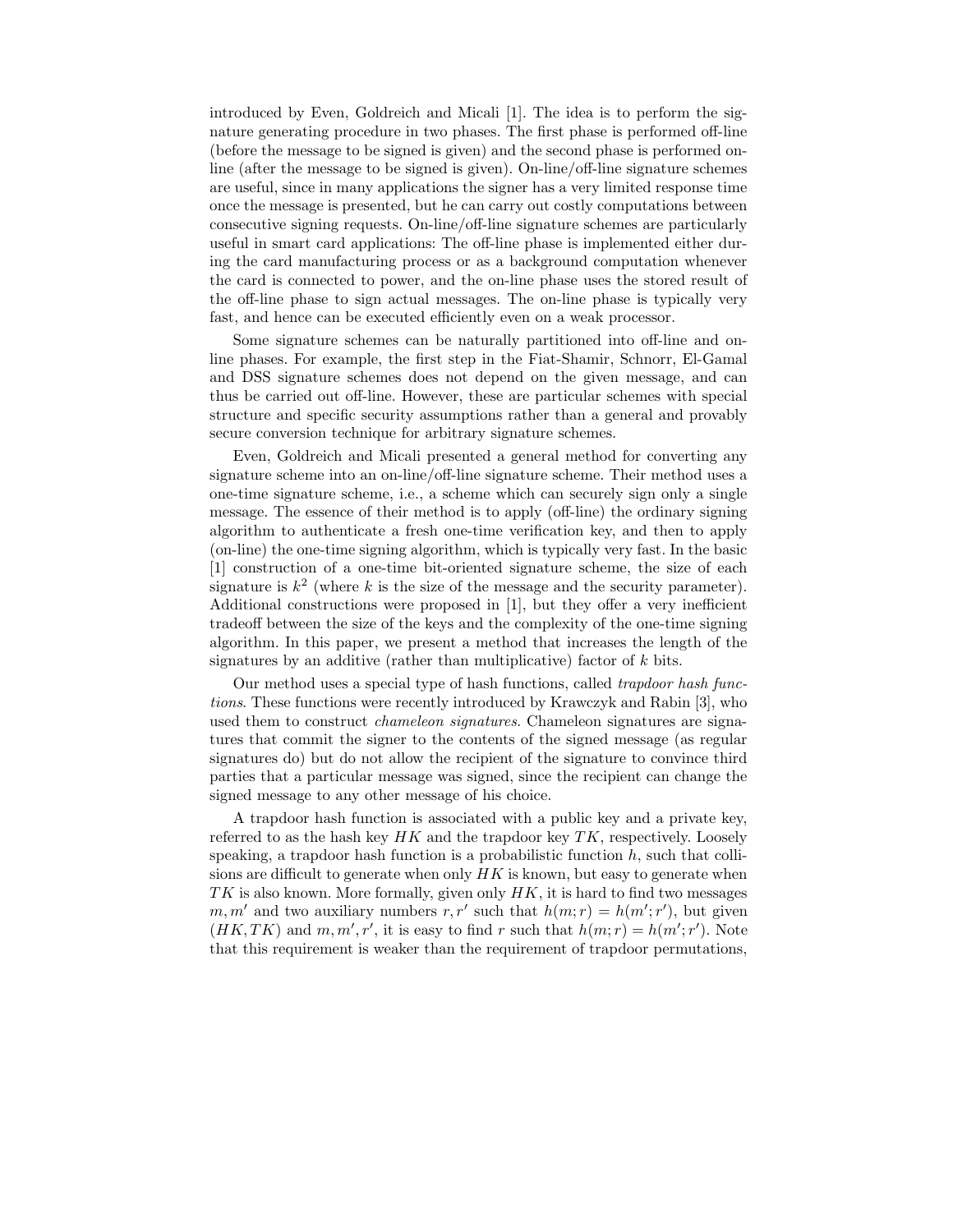and thus it may be easier to find efficient trapdoor hash functions than to find efficient signature schemes based on trapdoor permutations.

The essence of our method is to hash the given message using a trapdoor hash function (rather than a regular hash function) and then to sign the hashed value using the given signature scheme. The resultant signature scheme can be implemented as an on-line/off-line signature scheme as follows: The off-line phase uses the original signature scheme to sign the hash value  $h(m'; r')$  of a random message  $m'$  and a random auxiliary number r'. Given an actual message m, the on-line phase uses the same precomputed signature of the randomly chosen  $m'$  as a signature of the given message m, by using the trapdoor key to find a collision of the form  $h(m'; r') = h(m; r)$ . The signature of m consists of the new auxiliary number r and the precomputed signature of  $h(m'; r')$ . We call this paradigm a hash-sign-switch scheme. Notice that the on-line phase is completely independent of the original signature scheme, and consists only of finding a collision of the trapdoor hash function. In particular, we describe a trapdoor hash function in which collisions can be found with time complexity equivalent to about 0.1 modular multiplications. Hence, for any signature scheme, its online/off-line version can be implemented such that the on-line phase requires only this negligible time complexity, and the size of the signature is only increased by adding r to the original signature.

For any signature scheme, we prove that our on-line/off-line version is at least as secure as the original scheme, provided that the trapdoor hash family is secure. In fact, we prove that the converted scheme is even more secure than the original scheme, since the original scheme is only applied to random messages chosen exclusively by the signer. In particular, we can show that the on-line/offline signature scheme is secure against adaptive chosen message attacks even if the original signature scheme is secure only against generic chosen message attacks or random message attacks. Note for example, that the Rabin signature scheme [5] and the RSA signature scheme [6] are not secure against adaptive chosen message attacks, but are believed to be secure against random message attacks, and hence we believe that our method enhances the security of these schemes.

### 2 Definitions and Constructions

In this section, we introduce the basic notations and definitions used in this paper and present some constructions of trapdoor hash functions. For any binary string x, we denote by |x| the length of x. For any finite set V, the notation  $x \in_R V$ implies that  $x$  is uniformly distributed in  $V$ .

We consider the following types of attacks:

- Random message attack: The attacker has access to an oracle that signs (with the unknown signing key  $SK$ ) random message chosen by the oracle.
- Generic chosen message attack: The attacker is given signatures for a list of messages of his choice. However, this list should be produced before any signature is given, and should be independent of the verification key  $VK$ .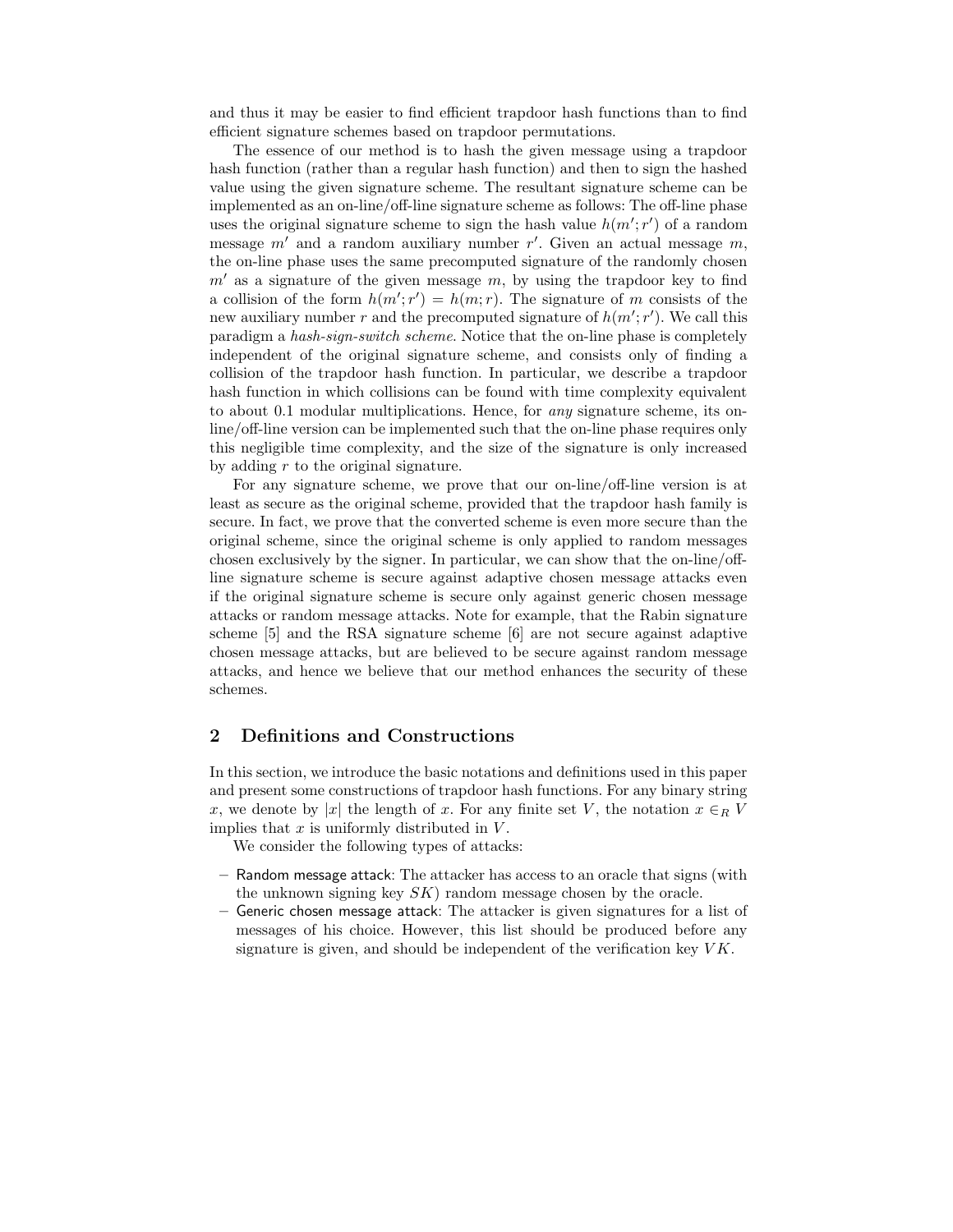- Adaptive chosen message attack: The attacker has access to an oracle that signs any queried message  $m$ . In particular, the choice of each query  $m$ can depend on the verification key  $VK$  and on the signature produced for previous messages.
- $-$  Q-adaptive chosen message attack: An adaptive chosen message attack where the attacker can query the oracle at most Q times.

In this work, a signature scheme is considered to be secure (against a certain type of attack) if there does not exist a probabilistic polynomial-time forger that generates a pair consisting of some new message (that was not previously presented to the oracle) and a valid signature, with a probability which is not negligible. This property was called existential unforgeability in [2].

In the remaining part of this section, we concentrate on the notion of a trapdoor hash function [3]. A trapdoor hash function is a special type of hash function, whose collision resistance depends on the user's state of knowledge. Every trapdoor hash function is associated with a pair of public key and private key, referred to as the hash key  $HK$  and the trapdoor key  $TK$ , respectively:

Definition 1. (trapdoor hash family) A trapdoor hash family consists of a pair  $(\mathcal{I}, \mathcal{H})$  such that:

- $-$  *T* is a probabilistic polynomial-time key generation algorithm that on input  $1^k$  outputs a pair  $(HK, TK)$ , such that the sizes of  $HK, TK$  are polynomially related to k.
- $-$  H is a family of randomized hash functions. Every hash function in H is associated with a hash key HK, and is applied to a message from a space  $M$  and a random element from a finite space  $R$ . The output of the hash function  $h_{HK}$  does not depend on TK.

A trapdoor hash family  $(\mathcal{I}, \mathcal{H})$  has the following properties:

- 1. Efficiency: Given a hash key HK and a pair  $(m, r) \in \mathcal{M} \times \mathcal{R}$ ,  $h_{HK}(m; r)$  is computable in polynomial time.
- 2. Collision resistance: There is no probabilistic polynomial-time algorithm A that on input HK outputs, with a probability which is not negligible, two pairs  $(m_1, r_1), (m_2, r_2) \in \mathcal{M} \times \mathcal{R}$  that satisfy  $m_1 \neq m_2$  and  $h_{HK}(m_1; r_1)$  $h_{HK}(m_2;r_2)$  (the probability is over HK, where  $(HK, TK) \leftarrow \mathcal{I}(1^k)$ , and over the random coin tosses of algorithm  $A$ ). <sup>1</sup>
- 3. Trapdoor collisions: There exists a probabilistic polynomial time algorithm that given a pair  $(HK, TK) \leftarrow \mathcal{I}(1^k)$ , a pair  $(m_1,r_1) \in \mathcal{M} \times \mathcal{R}$ , and an additional message  $m_2 \in \mathcal{M}$ , outputs a value  $r_2 \in \mathcal{R}$  such that:
	- $-h_{HK}(m_1; r_1) = h_{HK}(m_2; r_2).$
	- If  $r_1$  is uniformly distributed in R then the distribution of  $r_2$  is computationally indistinguishable from uniform in R.

<sup>1</sup> Note that it is not required that given one collision it remains hard to find new collisions. Indeed, all the constructions that we present have the property that given a hash key  $HK$  and given a single collision of  $h_{HK}$ , one can easily compute a trapdoor key TK such that the pair  $(HK, TK)$  is in the range of  $\mathcal{I}(1^k)$ .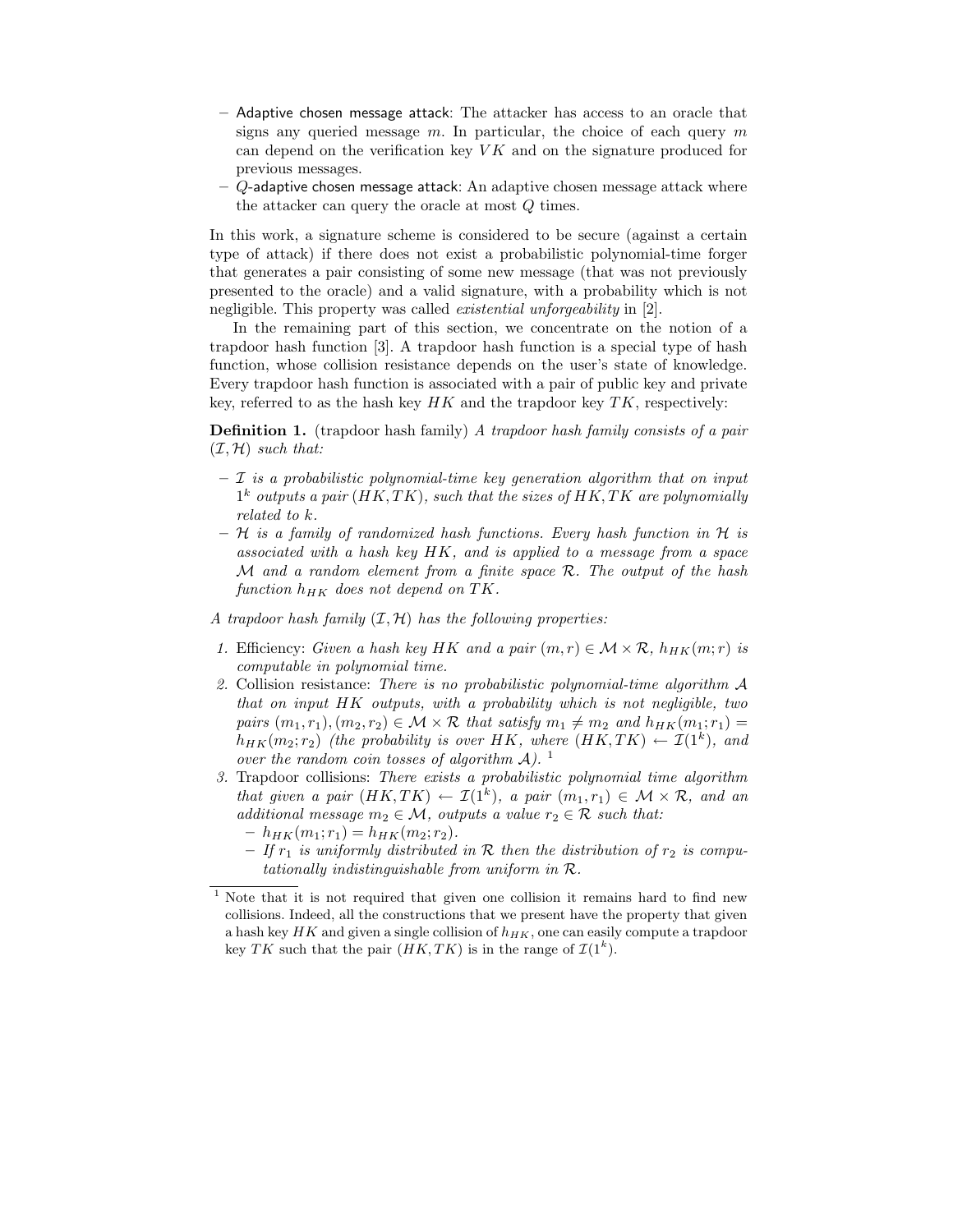We refer to every member of a trapdoor hash family as a trapdoor hash function. We now present three constructions of trapdoor hash families. The first two constructions were presented in [3], and the third construction is a new one.

#### 1. A trapdoor hash function based on the Factoring assumption.

- The key generation algorithm *I*: Choose at random two primes  $p, q \in$  $\{0,1\}^{k/2}$  such that  $p \equiv 3 \pmod{8}$  and  $q \equiv 7 \pmod{8}$ , and compute  $n = pq$ . The public hash key is n and the private trapdoor key is  $(p, q)$ .
- The hash family H: For a hash key n,  $h_{HK}$  is a function from  $M \times$  $QR_n$ , where M is any suffix free subset of  $\{0,1\}^*$  and  $QR_n \stackrel{\text{def}}{=} \{x \in$  $Z_n^*$  $\left(\frac{x}{p}\right) = \left(\frac{x}{q}\right) = 1$ . Given a message  $m = m[1]m[2] \ldots m[|m|]$  and a random value  $r \in_R QR_n$ ,  $h_{HK}(m;r) \stackrel{\text{def}}{=} f_{m[1]} \circ f_{m[2]} \circ \cdots \circ f_{m[|m|]}(r)$ , where  $f_0(x) \stackrel{\text{def}}{=} x^2 \pmod{n}$  and  $f_1(x) \stackrel{\text{def}}{=} 4x^2 \pmod{n}$ . (Note that  $h(m;r) = 4^m r^{2^{|m|}} \pmod{n}.$

*Remark 1.* The functions  $f_0$  and  $f_1$  were introduced in [2], who proved that they are claw free permutations, and used this property to construct an (inefficient) provably secure signature scheme.

**Lemma 1.** The pair  $(\mathcal{I}, \mathcal{H})$  is a trapdoor hash family, under the Factoring Assumption.

A proof of this lemma appears in Appendix A. This trapdoor hash function has the following additional property: There exists a probabilistic polynomialtime algorithm that given a pair  $(HK, TK)$  (of hash key and trapdoor key), a message  $m \in \mathcal{M}$  and any value c in the image of  $h_{HK}$ , outputs  $r \in \mathcal{R}$  such that:

- $h_{HK}(m; r) = c.$
- If c is uniformly distributed (in the image of  $h_{HK}$ ) then the distribution of r is computationally indistinguishable from uniform (in  $\mathcal{R}$ ).

Note that this inversion property is stronger than the ability to generate collisions. We will use it to convert any signature scheme which is provably secure only against random message attacks into a signature scheme which is provably secure against adaptive chosen message attacks.

### 2. A trapdoor hash family based on the Discrete Log Assumption

- The key generation algorithm *I*. Choose at random a safe prime  $p \in$  ${0,1}^k$  (i.e., a prime p such that  $q \stackrel{\text{def}}{=} \frac{p-1}{2}$  is prime) and an element  $g \in \mathbb{Z}_p^*$  of order q. Choose a random element  $\alpha \in_R Z_q^*$  and compute  $y = g^{\alpha'} \pmod{p}$ . The public hash key is  $(p, g, y)$  and the private trapdoor key is  $\alpha$ .
- $-$  The hash family  $\mathcal{H}$ . For  $HK = (p,g,y),$   $h_{HK} : Z_q \times Z_q \longrightarrow Z_p^*$  is defined as follows:  $h_{HK}(m;r) \stackrel{\text{def}}{=} g^m y^r \pmod{p}$ .

**Lemma 2.** The pair  $(\mathcal{I}, \mathcal{H})$  is a trapdoor hash family, under the Discrete Log Assumption.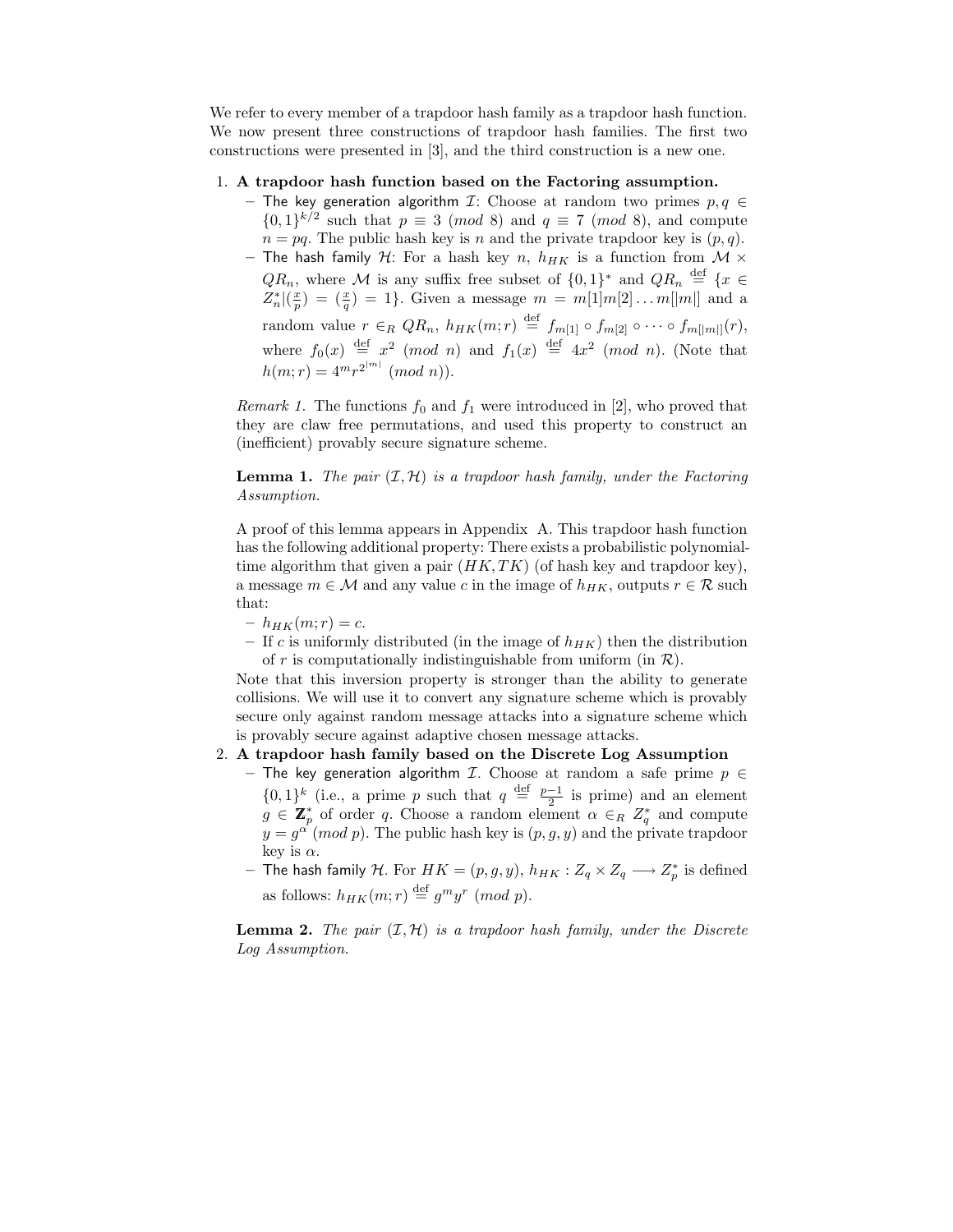A proof of this lemma appears in Appendix B.

- 3. A new trapdoor hash family based on the Factoring Assumption.
	- The key generation Algorithm *I*. Choose at random two safe primes  $p, q \in$  $\{0,1\}^{k/2}$  (i.e., primes such that  $p' \stackrel{\text{def}}{=} \frac{p-1}{2}$  and  $q' \stackrel{\text{def}}{=} \frac{q-1}{2}$  are primes) and compute  $n = pq$ . Choose at random an element  $g \in Z_n^*$  of order  $\lambda(n)$  $(\lambda(n) \stackrel{\text{def}}{=} lcm(p-1, q-1) = 2p'q')$ . The public hash key is  $(n, g)$  and the private trapdoor key is  $(p, q)$ .
	- $-$  The hash family  $H$ . For  $HK = (n, g)$ ,  $h_{HK} : Z_n \times Z_{\lambda(n)} \longrightarrow Z_n^*$  is defined as follows:  $h_{HK}(m;r) \stackrel{\text{def}}{=} g^{m \circ r} (mod n)$  (where  $m \circ r$  denotes the concatenation of  $m$  and  $r$ ).

**Lemma 3.** The pair  $(\mathcal{I}, \mathcal{H})$  is a trapdoor hash family, under the Factoring Assumption.

A proof of this lemma appears in Appendix C.

We summarize the efficiency analysis of these three constructions of trapdoor hash families in the following table. We assume that the messages in  $M$  and the random seeds in R are of size  $\approx k$ .

|           | Construction Computing $h_{HK}$ Finding collisions Inversion prop. Assumption |     |              |
|-----------|-------------------------------------------------------------------------------|-----|--------------|
| $k$ mult. | $\approx 5$ exp.                                                              | YES | Factoring    |
| 1 exp.    | $\approx 1$ mult.                                                             | NΟ  | Discrete Log |
| 1 exp.    | $\approx 0.1$ mult.                                                           | NΟ  | Factoring    |

Remark 2. The complexity of collision finding in construction 3 is equivalent to about one tenth of a regular modular multiplication, since for 1024 bit keys and 160 bit (hashed) messages, it requires only two additions/subtractions and one reduction of a 1184 bit number modulo a 1024 bit number. See Appendix C for further details.

Remark 3. The relaxed security conditions of trapdoor hash functions may lead to new types of signature schemes whose hash functions are based on multivariate polynomials. Most of the multivariate signature schemes proposed so far were broken by attacking their hidden inversion structure. In the new paradigm, there is no need to invert  $h(m; r) = c$ , and thus they may be more resistant to cryptanalytic attacks.

## 3 The Hash-Sign-Switch Paradigm

We now introduce our general method for combining any trapdoor hash family  $(\mathcal{I}, \mathcal{H})$  and any signature scheme  $(G, S, V)$  to get an on-line/off-line signature scheme. For a security parameter  $k$ , we construct an on-line/off-line scheme  $(G', S', V')$ , as follows.

- The Key Generation Algorithm  $G'$ .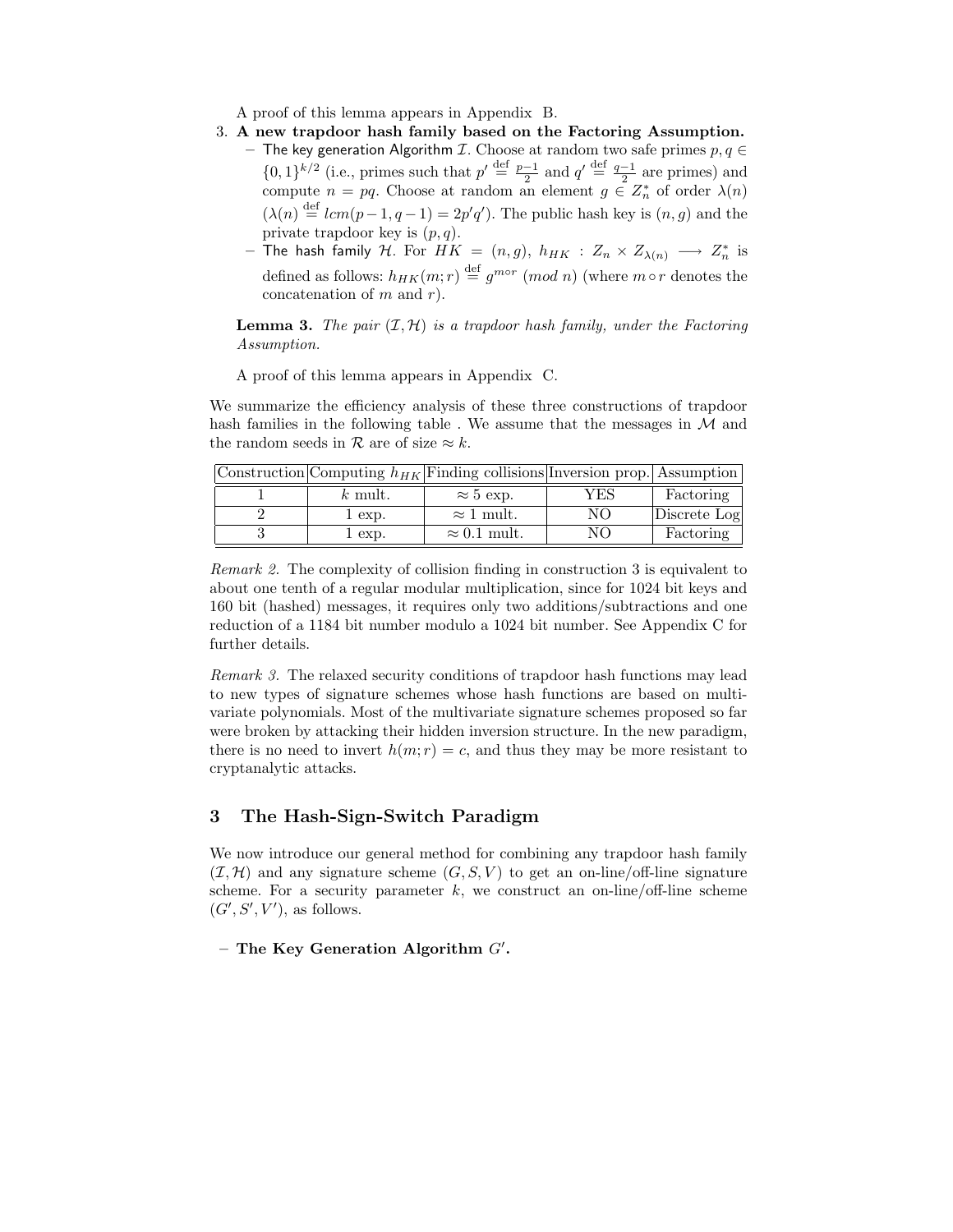- 1. Generate a pair  $(SK, VK)$  of signing key and verification key, by applying G to the input  $1^k$  (where G is the key generation algorithm of the original scheme).
- 2. Generate a pair  $(HK, TK)$  of hash key and trapdoor key, by applying  $I$ to the input  $1^k$  (where  $\mathcal I$  is the key generation algorithm of the trapdoor hash family).

The signing key is  $(SK, HK, TK)$  and the verification key is  $(VK, HK)$ .

- The Signing Algorithm  $S'$ . Given a signing key  $(SK, HK, TK)$ , the signing algorithm operates as follows.
	- 1. Off-line phase:
		- Choose at random  $(m', r') \in_R \mathcal{M} \times \mathcal{R}$ , and compute  $h_{HK}(m'; r')$ (using  $HK$ ).
		- Run the signing algorithm  $S$  with the signing key  $SK$  to sign the message  $h_{HK}(m'; r')$ . Denote the output  $S_{SK}(h_{HK}(m'; r'))$  by  $\Sigma$ .
		- Store the pair  $(m', r')$ , the hash value  $h_{HK}(m'; r')$ , and the signature  $\Sigma$ . (The hash value  $h_{HK}(m'; r')$  is stored only to avoid its recomputation in the on-line phase).
	- 2. On-line phase: Given a message  $m$ , the on-line phase proceeds as follows.
		- Retrieve from memory the pair  $(m', r')$ , the hash value  $h_{HK}(m'; r')$ , and the signature  $\Sigma$ .
		- Find  $r \in \mathcal{R}$  such that  $h_{HK}(m;r) = h_{HK}(m';r').$
		- Send  $(r, \Sigma)^2$  as a signature of m.
- The Verification Algorithm  $V'$ . To verify that the pair  $(r, \Sigma)$  is indeed a signature of the message m, with respect to the verification key  $(VK, HK)$ , compute  $h_{HK}(m; r)$  and use the verification algorithm V (of the original signature scheme) to check that  $\Sigma$  is indeed a signature of the hash value  $h_{HK}(m; r)$  with the verification key VK.

We now analyze the security and the efficiency of the resultant on-line/off-line signature scheme.

#### 3.1 Efficiency

The off-line phase of the signing algorithm consists of one evaluation of the trapdoor hash function and one invocation of the original signing algorithm. The verification algorithm of the on-line/off-line signature scheme consists of one evaluation of the trapdoor hash function and one invocation of the original verification algorithm. Hence, the additional overhead of the off-line signing phase and the verification algorithm is a single evaluation of the trapdoor hash function. The on-line phase consists of a single collision finding computation. Using the third type of trapdoor hash function presented in Section 2, evaluation requires one modular exponentiation, and collision finding requires about

<sup>&</sup>lt;sup>2</sup> Note that the signature  $(r, \Sigma)$  has the property that the distribution of r is computationally indistinguishable from uniform in  $\mathcal{R}$ , and that the distribution of  $\Sigma$  is identical to the distribution of  $S_{SK}(h_{HK}(m;r))$ .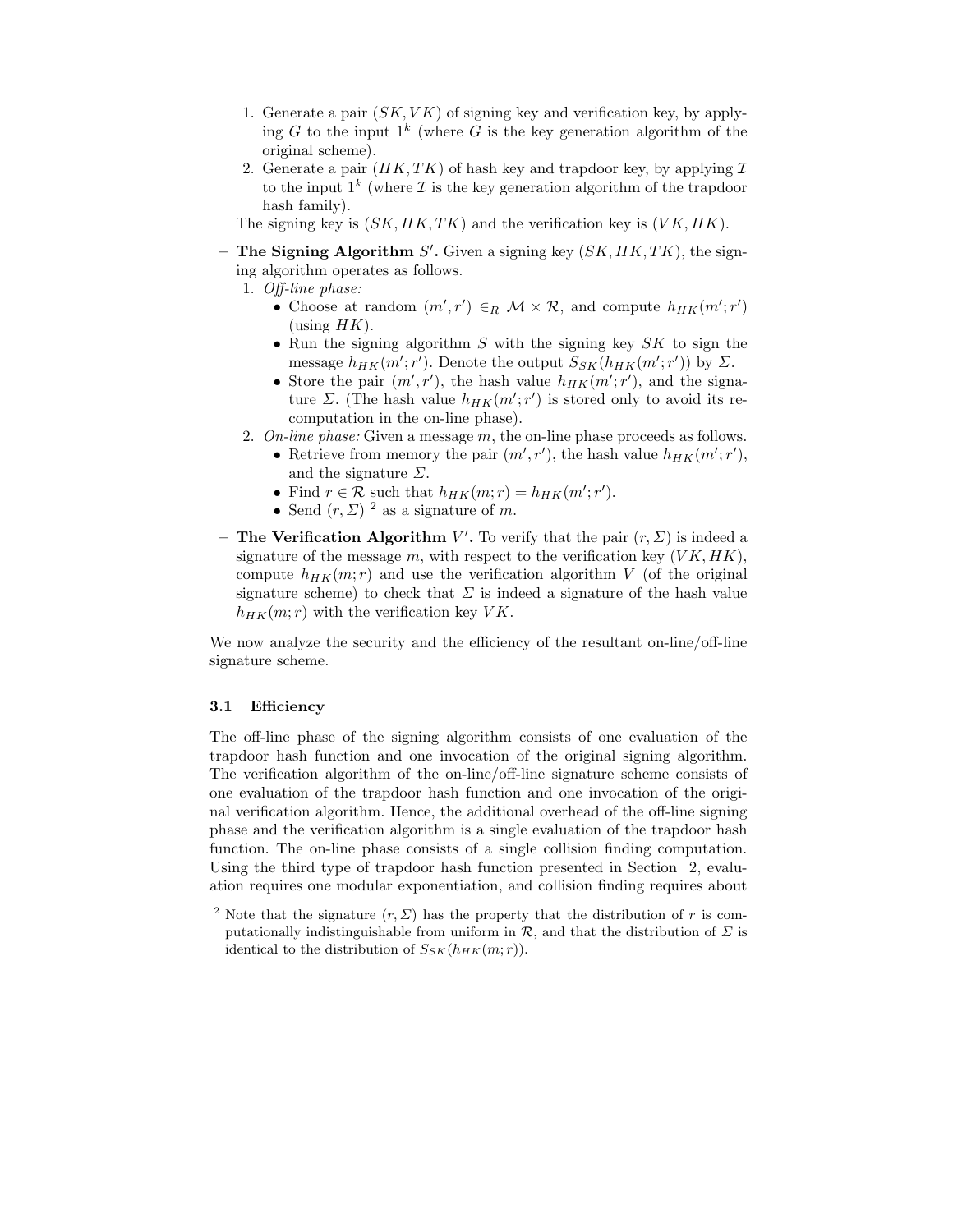0.1 modular multiplications. The length of the keys and the length of the signatures increase only by a factor of two, which is much better than in previous proposals.

#### 3.2 Security

The general conversion technique proposed in this paper preserves the security of the original signature scheme, and even improves it in some respects since the opponent cannot control the random strings it is asked to sign during the offline phase. We can thus prove that our on-line/off-line signature scheme is secure against adaptive chosen message attacks, even if the original signature scheme is secure only against generic chosen message attacks. Due to the practical emphasis of this work, we focus on exact security, rather than on asymptotic security.

**Lemma 4.** Let  $(G, S, V)$  be a signature scheme and let  $(\mathcal{I}, \mathcal{H})$  be a trapdoor hash family. Let  $(G', S', V')$  be the resultant on-line/off-line signature scheme. Suppose that  $(G', S', V')$  is existentially forgeable by a Q-adaptive chosen message attack in time  $T$  with success probability  $\epsilon$ . Then one of the following cases holds:

- 1. There exists a probabilistic algorithm that given a hash key HK, finds collisions of  $h_{HK}$  in time  $T + T_G + Q(T_H + T_S)$  with success probability  $\geq \frac{\epsilon}{2}$ (where  $T_G$  is the running time of G,  $T_H$  is the running time required to compute functions in  $H$ , and  $T<sub>S</sub>$  is the running time of S).
- 2. The original signature scheme  $(G, S, V)$  is existentially forgeable by a generic Q-chosen message attack in time  $T + Q(T_H + T_{COL}) + T_I$  with success probability  $\geq \frac{\epsilon}{2}$  (where  $T_{COL}$  is the time required to find collisions of the trapdoor hash function given the hash key and the trapdoor key, and  $T_I$  is the running time of algorithm I).

*Proof.* Suppose that  $\mathcal{F}'$  is a probabilistic algorithm that given a verification key  $(HK, VK)$ , forges a signature with respect to the signature scheme  $(G', S', V')$ by a Q-chosen message attack in time  $T$  with success probability  $\epsilon$ . Let  $\{m_i\}_{i=1}^Q$ denote the  $Q$  queries that the forger  $\mathcal{F}'$  sends to the signing oracle, and let  $\{(r_i, \Sigma_i)\}_{i=1}^Q$  denote the corresponding signatures produced by the oracle. Let  $m, (r, \Sigma)$  denote the output of  $\mathcal{F}'$ . Since with probability  $\geq \epsilon$ ,  $(r, \Sigma)$  is a valid signature of the message  $m$  (with respect to the on-line/off-line signature scheme  $(G', S', V'))$ , it follows that

$$
Pr[V_{VK}(h_{HK}(m;r), \Sigma) = 1] \ge \epsilon.
$$

Hence, one of the following cases holds:

1.  $Pr[V_{VK}(h_{HK}(m;r), \Sigma) = 1 \& \exists i \text{ s.t. } h_{HK}(m_i;r_i) = h_{HK}(m;r_i)] \geq \frac{\epsilon}{2}$ . 2.  $Pr[V_{VK}(h_{HK}(m;r), \Sigma) = 1 \& \forall i, h_{HK}(m_i; r_i) \neq h_{HK}(m; r)] \geq \frac{\epsilon}{2}$ .

If case 1 holds, then we define a probabilistic algorithm  $A$  that given a hash key  $HK$  finds collisions of the hash function  $h_{HK}$ , as follows.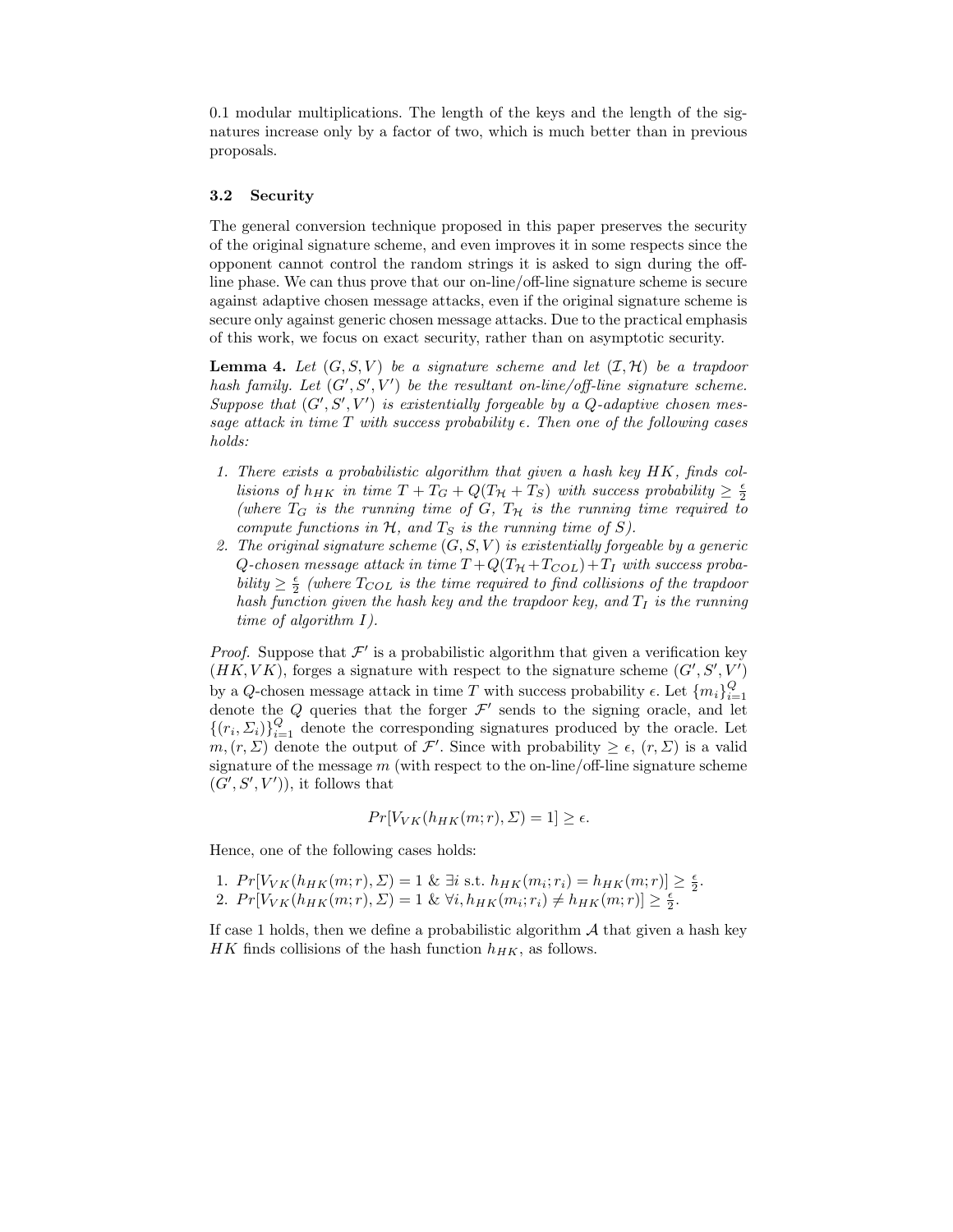- 1. Generate a pair  $(SK, VK)$  of signing key and verification key, by applying G to the input  $1^k$  (where G is the key generation algorithm of the original signature scheme).
- 2. Simulate the forger  $\mathcal{F}'$  on the input  $(VK, HK)$ , such that whenever  $\mathcal{F}'$ queries the signing oracle  $S'$  with a query  $m_i$ , algorithm  $\mathcal A$  operates as follows:
	- Choose at random  $r_i \in_R \mathcal{R}$  and compute  $h_{HK}(m_i; r_i)$ .
	- Generate a valid signature of  $h_{HK}(m_i; r_i)$  (with respect to the original signature scheme  $(G, S, V)$ , by using the known signing key SK. Denote the generated signature of  $h_{HK}(m_i; r_i)$  by  $\Sigma_i$ .
	- Proceed in the simulation of  $\mathcal{F}'$  as if the signature obtained by the signing oracle  $S'$  was  $(r_i, \Sigma_i)$ .

Note that the distribution of the simulated oracle is identical to the distribution of the real oracle, and hence with probability  $\geq \frac{\epsilon}{2}$ , A succeeds in obtaining a message m and a pair  $(r, \Sigma)$ , such that for every i,  $m \neq m_i$ , and there exists i such that  $h_{HK}(m; r) = h_{HK}(m_i; r_i)$ . Hence, A succeeds in finding collisions to the hash function  $h_{HK}$  with probability  $\geq \frac{\epsilon}{2}$  in time  $T + T_G + Q(T_{\mathcal{H}} + T_S)$ .

If case 2 holds, we define a probabilistic algorithm  $\mathcal F$  that forges a signature with respect to  $(G, S, V)$  by a generic Q-chosen message attack, as follows.

- 1. Generate a pair  $(HK, TK)$  of hash key and trapdoor key, by applying  $I$  to the input  $1^k$  (where  $\mathcal I$  is the key generation algorithm of the trapdoor hash family).
- 2. Choose at random Q pairs  $(m'_i, r'_i) \in_R M \times R$  and compute  $h_{HK}(m'_i; r'_i)$ . The set  $\{h_{HK}(m_i'; r_i')\}_{i=1}^Q$  will be the set of queries to the signing oracle S.

Given a verification key VK and given a set of signatures  $\{\Sigma_i\}_{i=1}^Q$  (where  $\Sigma_i$ is a signature of  $h_{HK}(m_i; r_i)$  with respect to the verification key  $VK$ ),  $\mathcal{F}$  simulates the forger  $\mathcal{F}'$  on input  $(VK, HK)$  as follows. When  $\mathcal{F}'$  queries the oracle with a message  $m_i$ ,  $\mathcal F$  finds  $r_i \in \mathcal R$  such that  $h_{HK}(m_i; r_i) = h_{HK}(m'_i; r'_i)$  and proceeds as if the signature obtained by the signing oracle  $S'$  was  $(r_i, \Sigma_i)$ . Recall that  $r_i$  can be chosen such that if  $r'_i$  is uniformly distributed in  $\mathcal R$  then  $r_i$  is computationally indistinguishable from uniform in  $R$ . Hence, the distribution of the output of the simulated oracle is computationally indistinguishable from the distribution of the output of the real oracle. Thus, with probability  $\geq \frac{\epsilon}{2}$ ,  $\mathcal{F}$ obtains a message m and a pair  $(r, \Sigma)$  such that:

- $-h_{HK}(m;r) \neq h_{HK}(m'_{i},r'_{i})$  for every  $i = 1, \ldots, Q$ .
- $\Sigma$  is a valid signature of  $h_{HK}(m; r)$  (with respect to the original signature scheme).

Hence  $\mathcal F$  succeeds in forging a new signature with probability  $\geq \frac{\epsilon}{2}$  in time  $T +$  $T_{\mathcal{I}} + Q(T_{\mathcal{H}} + T_{COL})$ .

Recalling the definitions of security, we get:

**Theorem 1.** The resulting on-line/off-line signature scheme is secure against adaptive chosen message attacks, provided that the original scheme is secure against generic chosen message attacks.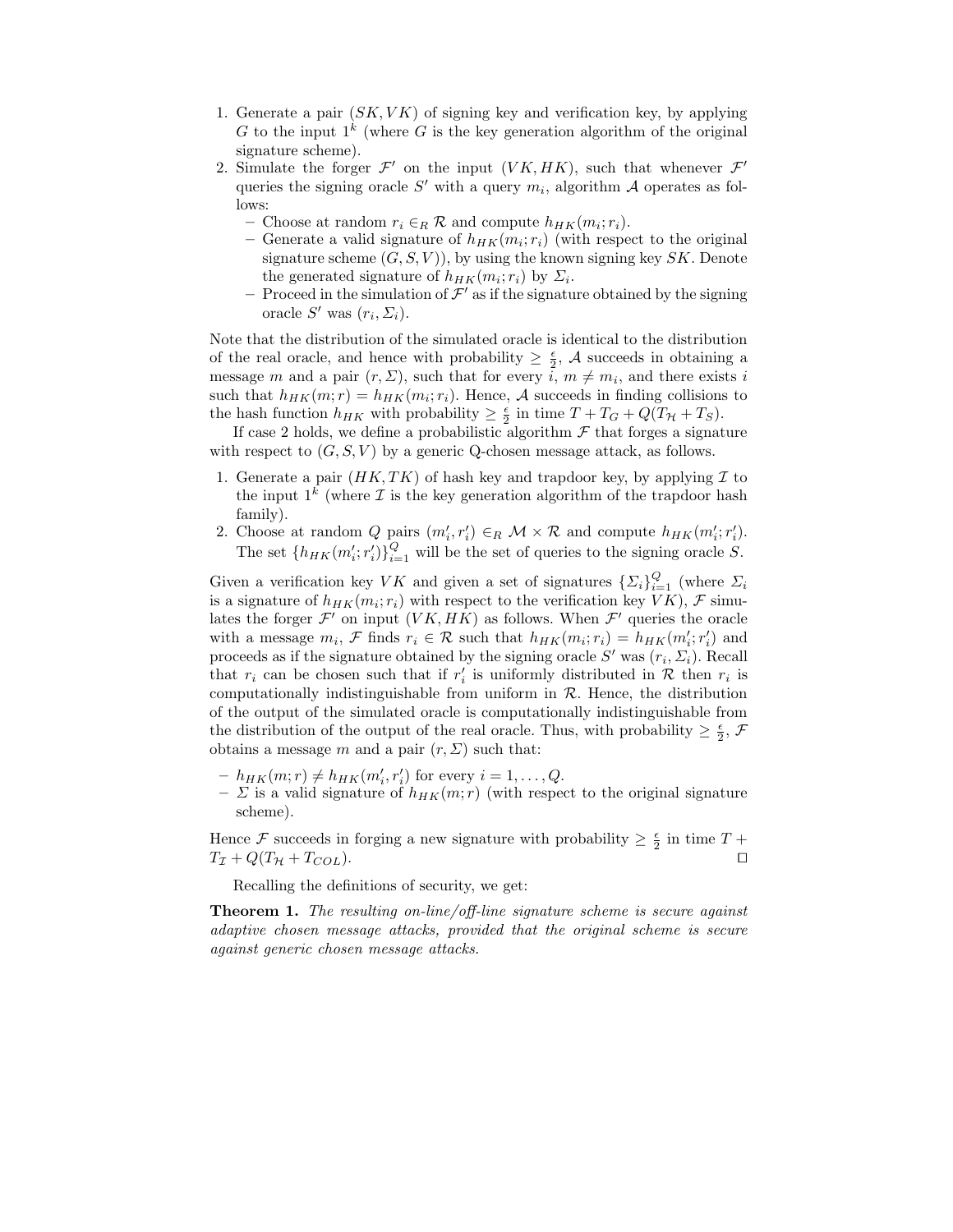Our technique can be used to enhance the security of signature schemes even further. In particular, our conversion method can be used to convert any signature scheme which is secure only against *random message attacks* into a signature scheme which is secure against adaptive chosen message attacks. Recall that in the proof of Lemma 4, the signing oracle  $S'$  with a given query  $m_i$  was simulated as follows: Retrieve from memory the signature  $\Sigma_i$  of  $h_{HK}(m'_i;r'_i)$  (obtained by the oracle), find an element  $r_i$  such that  $h_{HK}(m_i; r_i) = h_{HK}(m_i'; r_i')$ , and output  $(r_i, \Sigma_i)$  as a signature of  $m_i$ . If the original scheme is only secure against random message attacks, then the forger  $\mathcal F$  has access to an oracle that outputs pairs  $(c_i, \Sigma_i)$ , where  $c_i$  is a random message (generated by the oracle) and  $\Sigma_i$  is a valid signature of  $c_i$ . Hence, using the same technique, to simulate the signing oracle S' with a given query  $m_i$  one needs to find  $r_i$  such that  $h_{HK}(m_i; r_i) = c_i$ . Thus, we need the trapdoor hash family to have the following inversion property: given a pair  $(HK, TK)$ , a message  $m \in \mathcal{M}$ , and an element c in the image of  $h_{HK}$ , it is easy to find  $r \in \mathcal{R}$  such that:

- $h_{HK}(m;r) = c.$
- The distribution of  $r$  is computationally indistinguishable from uniform in  $\mathcal{R}$ , provided that for every m the distribution of c is computationally indistinguishable from the distribution of  $h_{HK}(m; r)$ , where r is uniformly distributed in  $\mathcal{R}$ .<sup>3</sup>

By applying our on-line/off-line conversion method with such a trapdoor hash family, we can modify the proof of Lemma 4 to prove that the signature scheme obtained is secure against adaptive chosen message attacks, provided that the original scheme is secure against random message attacks.

### References

- 1. Shimon Even, Oded Goldreich, and Silvio Micali, On-line/off-line Digital Signatures. In Advances in Cryptology: Crypto '89, pp 263-277. August 1990. Springer.
- 2. Shafi Goldwasser, Silvio Micali, and Ron Rivest, A Digital Signature Scheme Secure Against Adaptive Chosen-Message Attacks, SIAM J. on Computing, 17, pp 281- 308, 1988.
- 3. Hugo Krawczyk and Tal Rabin, Chameleon Signatures. In Symposium on Network and Distributed Systems Security (NDSS '00), pp 143-154, February 2000, Internet Society.
- 4. Gary Miller, Riemann's Hypothesis and Tests for Primality, J. Comp. Sys. Sci., 13:300-317, 1976.
- 5. Michael Rabin, Digitized Signatures as Intractable as Factorization, Technical Report MIT/LCS TR-212, January 1979.
- 6. Ron Rivest, Adi Shamir, and Len Adleman, A Method of Obtaining Digital Signatures and Public-Key Cryptosystems, CACM, 21(2), pp 120-126, February 1978.

<sup>&</sup>lt;sup>3</sup> Note that there is an implicit assumption here that for every two messages  $m_1, m_2$  the distributions  $h_{HK}(m_1; r_1)$  and  $h_{HK}(m_2; r_2)$  are computationally indistinguishable, where  $r_1$  and  $r_2$  are uniformly distributed in  $\mathcal{R}$ .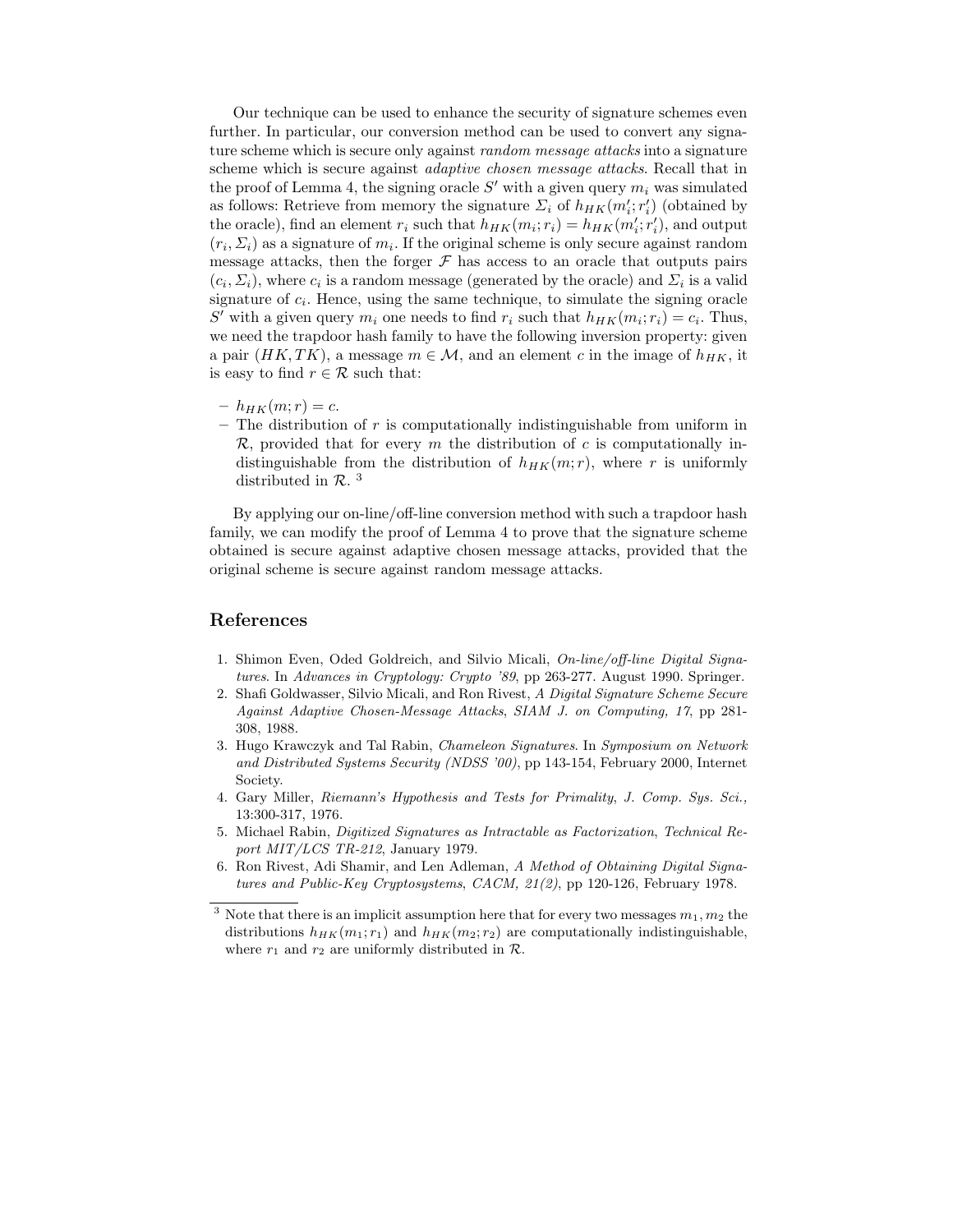## A Proof of Lemma 1

- *Proof.* 1. *Efficiency:* Clearly, given a hash key n and a pair  $(m;r) \in M \times QR_n$ , the function  $h(m;r) = 4^m r^{2^{|m|}}$  (*mod n*) can be computed in polynomial time.
- 2. Collision resistance: Assume to the contrary, that there exists a probabilistic polynomial time algorithm that given a hash key  $n$  outputs two pairs  $(m_1, r_1), (m_2, r_2) \in \mathcal{M} \times QR_n$  such that  $m_1 \neq m_2$  and  $h_{HK}(m_1, r_1) =$  $h_{HK}(m_2, r_2)$ , with a probability which is not negligible. Let i be the smallest index of a bit where  $m_1$  and  $m_2$  differ (i.e.,  $m_1[i] \neq m_2[i]$  and  $m_1[j] = m_2[j]$ for all  $j < i$ ). Such a bit exists due to the suffix-free property of M. Since we assume that the result of the hash function on  $(m_1, r_1)$  and  $(m_2, r_2)$  is the same and that  $m_1[j] = m_2[j]$  for all  $j < i$ , and since  $f_0, f_1$  are permutations, it follows that

$$
f_{m_1[i]} \circ \cdots \circ f_{m_1[|m_1|]}(r_1) = f_{m_2[i]} \circ \cdots \circ f_{m_2[|m_2|]}(r_2).
$$

Thus, we found a pair of values  $r'_1$  and  $r'_2$  for which  $f_{m_1[i]}(r'_1) = f_{m_2[i]}(r'_2)$ . As proven in [2], the existence of such claws for  $(f_0, f_1)$  contradicts the Factoring Assumption.

3. Trapdoor collisions: Given a pair  $(m_1, r_1) \in \mathcal{M} \times QR_n$  and any additional message  $m_2 \in \mathcal{M}$ , a value  $r_2 \in QR_n$  such that  $h_{HK}(m_1; r_1) = h_{HK}(m_2; r_2)$ is given by

$$
r_2 = (f_{m_2[1]}^{-1} \circ f_{m_2[2]}^{-1} \circ \cdots \circ f_{m_2[|m_2|]}^{-1} (h_{HK}(m_1; r_1))).
$$

Given the trapdoor key  $TK = (p, q)$ , the functions  $f_0^{-1}, f_1^{-1}$  are computable in polynomial time, and therefore the value of  $r_2$  is also computable in polynomial time. It remains to note that since  $f_0, f_1$  are permutations on  $QR_n$ , it follows that if  $r_1$  is uniformly distributed in  $QR_n$  then  $r_2$  is also uniformly distributed in  $QR_n$ .

| ۰ | ۰ |  |
|---|---|--|
|   |   |  |
|   |   |  |
|   |   |  |
|   |   |  |

## B Proof of Lemma 2

- *Proof.* 1. Efficiency: Clearly, given a hash key  $HK = (p, q, y)$  and a pair  $(m, r) \in Z_q \times Z_q$ , the function  $h_{HK}(m, r) = g^m y^r \pmod{p}$  is computable in polynomial time.
- 2. Collision resistance: Assume to the contrary, that there exists a probabilistic polynomial time algorithm that given a hash key  $HK = (p, g, y)$ , outputs two pairs  $(m_1, r_1), (m_2, r_2) \in Z_q \times Z_q$  such that  $m_1 \neq m_2$  and  $h_{HK}(m_1, r_1)$  =  $h_{HK}(m_2, r_2)$ , with a probability which is not negligible. The discrete log of  $y$  with respect to the basis  $g$  can be calculated in polynomial time from the output, as follows. Let  $\alpha$  denote the discrete log of y. Then

$$
m_1 + \alpha r_1 = m_2 + \alpha r_2 \ (mod \ q).
$$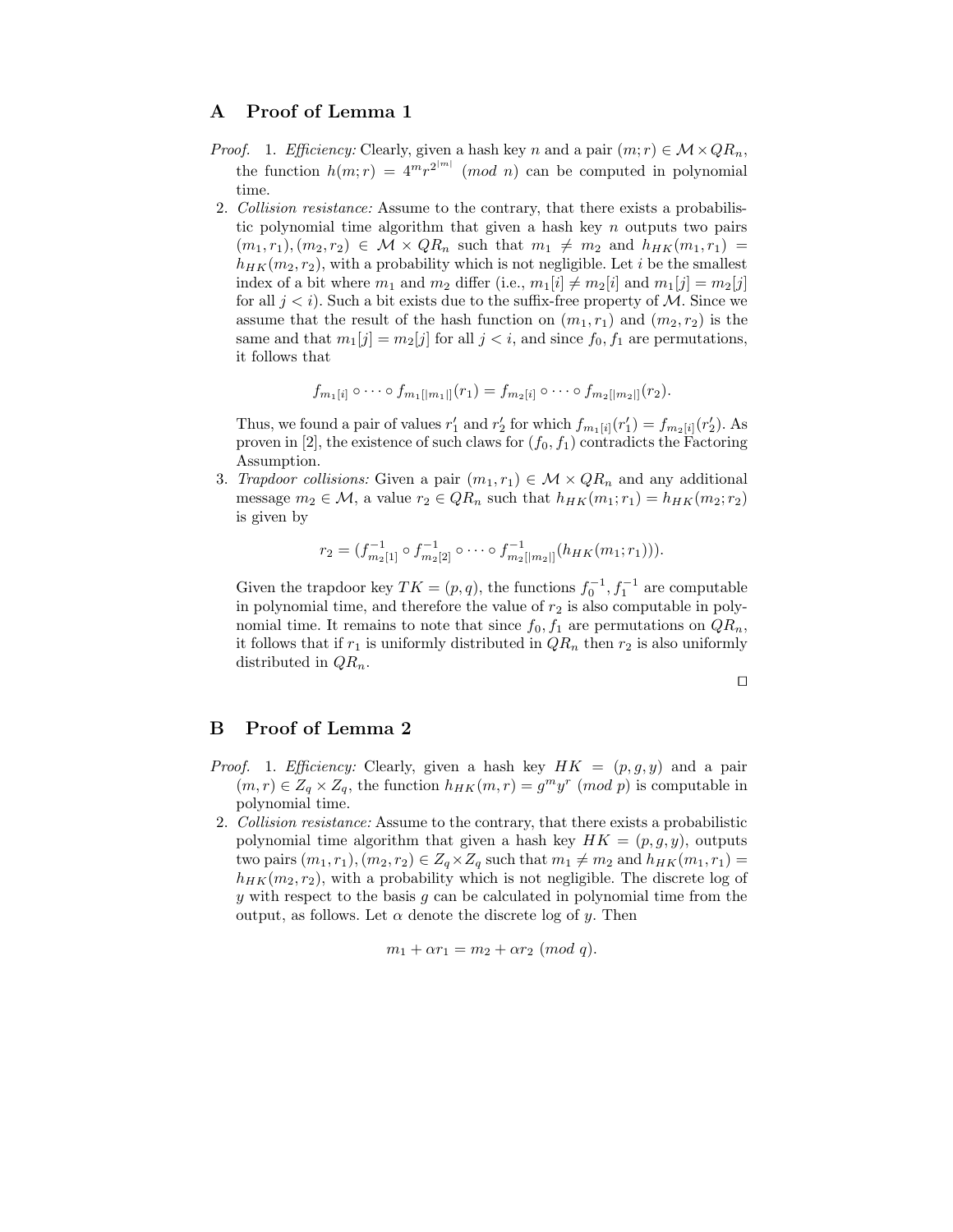The fact that  $m_1 \neq m_2 \pmod{q}$  implies that  $r_1 \neq r_2 \pmod{q}$ , and thus  $r_1-r_2$ is invertible modulo the prime q. Hence,  $\alpha$  can be computed in polynomial time as follows.

$$
\alpha = (r_2 - r_1)^{-1}(m_1 - m_2) \pmod{q}.
$$

This contradicts the Discrete Log Assumption.

3. Trapdoor collisions: Assume that we are given a hash key  $(p, q, y)$  and a corresponding trapdoor key  $\alpha$ . Given any pair  $(m_1, r_1) \in Z_q \times Z_q$  and any additional message  $m_2 \in Z_q$ , we want to find  $r_2 \in Z_q$  such that

$$
g^{m_1}y^{r_1} = g^{m_2}y^{r_2} \pmod{p}.
$$

The value of  $r_2$  can be calculated in polynomial time as follows.

$$
r_2 = \alpha^{-1}(m_1 - m_2) + r_1 \pmod{q}.
$$

It remains to note that if  $r_1$  is uniformly distributed in  $Z_q$  then  $r_2$  is also uniformly distributed in  $Z_q$ .

 $\Box$ 

## C Proof of Lemma 3

- *Proof.* 1. *Efficiency:* Clearly, given a hash key  $HK = (n, g)$  and a pair  $(m, r) \in$  $Z_n \times Z_{\lambda(n)}$ , the function  $h_{HK}(m;r) = g^{m \circ r} \pmod{n}$  is computable in polynomial time.
- 2. Collision resistance: Assume to the contrary, that there exists a probabilistic polynomial time algorithm that on input  $HK = (n, q)$  outputs two pairs  $(m_1, r_1), (m_2, r_2) \in Z_n \times Z_{\lambda(n)}$  such that  $g^{m_1 \circ r_1} = g^{m_2 \circ r_2}$  (mod n), with a probability which is not negligible. Denote by  $x \stackrel{\text{def}}{=} m_1 \circ r_1 - m_2 \circ r_2$  (this equality is over **Z**).  $x \neq 0$  since  $m_1 \neq m_2$ . The fact that  $g^x = 1 \pmod{n}$  implies that  $\lambda(n)$  divides x. Thus,  $\phi(n)$  divides  $2x$  (Since  $\phi(n) = (p-1)(q-1) =$  $4p'q' = 2\lambda(n)$ . Hence, there exists a probabilistic polynomial time algorithm, that on input  $(n, g)$  outputs a multiple of  $\phi(n)$ . It is known [4] that from any multiple of  $\phi(n)$  the factorization of n can be efficiently computed. So we found a probabilistic polynomial time algorithm that solves the Factoring Problem with a probability which is not negligible. This contradicts the Factoring Assumption.
- 3. Trapdoor collisions: Given a hash key  $HK = (n, g)$ , a pair  $(m_1, r_1) \in Z_n \times$  $Z_{\lambda(n)}$ , and an additional message  $m_2 \in Z_n$ , we want to find  $r_2 \in Z_{\lambda(n)}$  such that  $g^{m_1 \circ r_1} = g^{m_2 \circ r_2}$  (mod n). Namely, we want to find  $r_2 \in Z_{\lambda(n)}$  such that  $2^k m_1 + r_1 = 2^k m_2 + r_2 \mod \lambda(n)$ . Given the trapdoor key  $TK = (p, q)$ ,  $\lambda(n)$  can be computed in polynomial time, and hence  $r_2$  can be computed in polynomial time as follows.

$$
r_2 = 2^k(m_1 - m_2) + r_1 \pmod{\lambda(n)}.
$$